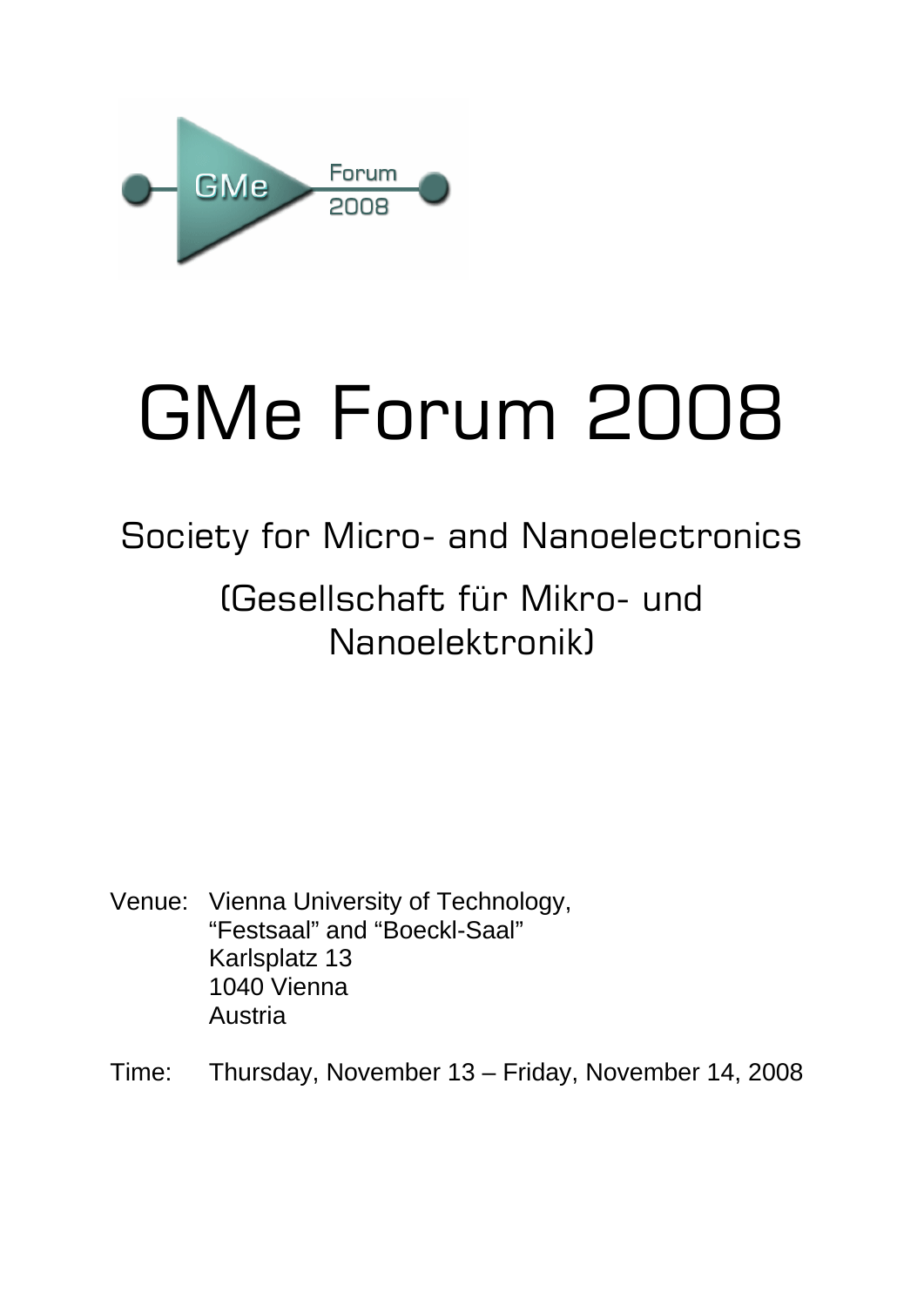#### **Invited Speakers:**

 $\triangleright$  Introduction:

Prof. Dr. E. BERTAGNOLLI, Dean of the Faculty of Electrical Engineering and Information Technology, TU Vienna

¾ Sensors:

Prof. Dr. B. JAKOBY, Johannes Kepler-Universität Linz, Austria Dr. H. BRÜCKL, Austrian Research Centers GmbH, Vienna, Austria Prof. Dr. M. VELLEKOOP, Vienna University of Technology, Vienna, Austria (\*)

¾ Nanostructures and Nanotechnology:

Dr. M. MÜHLBERGER, PROFACTOR GmbH, Steyr, Austria Prof. Dr. T. PICHLER, University of Vienna, Vienna, Austria Prof. Dr. D. GRÜTZMACHER, Forschungszentrum Jülich GmbH, Jülich, Germany

¾ Novel Materials and Devices:

Prof. Dr. P. HADLEY, Graz University of Technology, Graz, Austria Prof. Dr. L. FREY, Fraunhofer Institut für Integrierte Systeme und Bauelementetechnologie, Erlangen, Germany

Dr. S. ABERMANN, Vienna University of Technology, Vienna, Austria (\*)

- DI M. BREHM, Johannes Kepler-Universität Linz, Austria (\*)
- ¾ Opto-Electronics and Photonics:
	- Dr. S. TASCH, Ledon Lighting, Jennersdorf, Austria
	- DI S. SCHARTNER, Vienna University of Technology, Vienna, Austria (\*)
- ¾ Spintronics:

Dr. A. BONANNI, Johannes Kepler-Universität Linz, Austria (\*)

(\*) Researchers supported by the GMe

#### **Poster Presentation:**

Results achieved by the university institutes supported by the GMe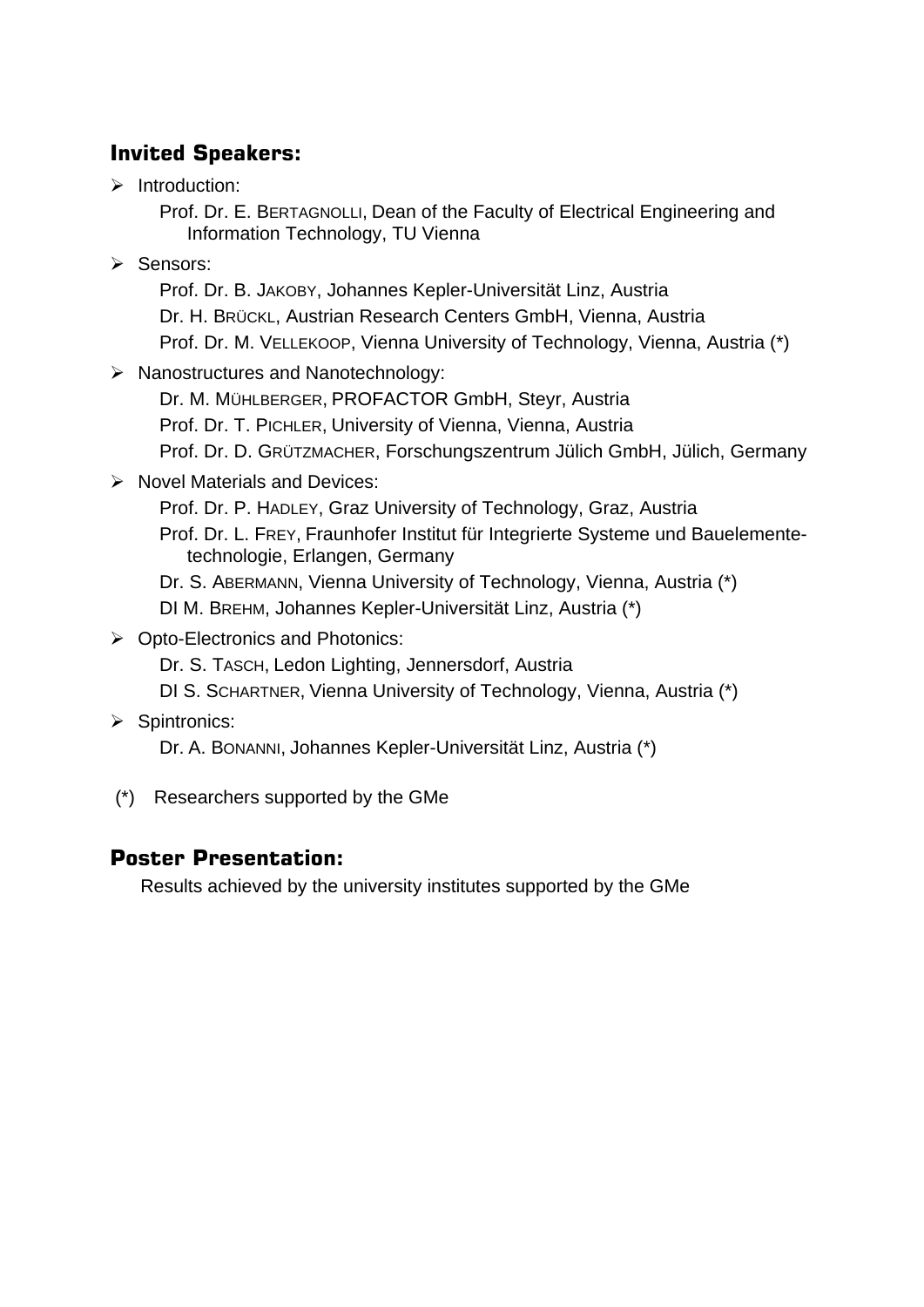## **Thursday, November 13, 2008**

|                 | 10:00 - 10:30 Welcome, Coffee                                                                                           |
|-----------------|-------------------------------------------------------------------------------------------------------------------------|
| $10:30 - 11:00$ | Opening (E. BERTAGNOLLI, K. UNTERRAINER)                                                                                |
|                 | Sensors:                                                                                                                |
| $11:00 - 11.45$ | B. JAKOBY: Miniaturized Sensors and Sensing Systems for Liquid<br>Media                                                 |
| $11:45 - 12:30$ | H. BRÜCKL: Magnetic Lab-on-a-Chip: Magnetic Nanoparticles for<br><b>Biomedical Diagnostics</b>                          |
| $12:30 - 14:00$ | <b>Lunch Break</b>                                                                                                      |
|                 | <b>Nanostructures and Nanotechnology:</b>                                                                               |
| $14:00 - 14:45$ | M. MÜHLBERGER: Nanoimprint Lithography                                                                                  |
| $14:45 - 15:30$ | T. PICHLER: Tailoring Carbon Nanostructures: Unravelling the<br>Electronic Properties of Low-Dimensional Quantum Solids |
| $15:30 - 16:00$ | <b>Coffee Break</b>                                                                                                     |
| $16:00 - 16:45$ | D. GRÜTZMACHER: Novel Device Concepts and Strategies Basing on<br><b>SiGe Nanostructures</b>                            |
|                 | <b>Novel Materials and Devices:</b>                                                                                     |
| $16:45 - 17:30$ | P. HADLEY: Solution-Processable Electronics                                                                             |
| $17:30 - 17:45$ | <b>Break</b>                                                                                                            |
|                 | 17:45 – 18:30 L. FREY: Engineering of Dielectric Materials for Silicon Technology                                       |
|                 | The Society for Micro- and Nanoelectronics (GMe):                                                                       |
| $18:30 - 18:45$ | K. UNTERRAINER: Presentation of the Activities of the GMe                                                               |